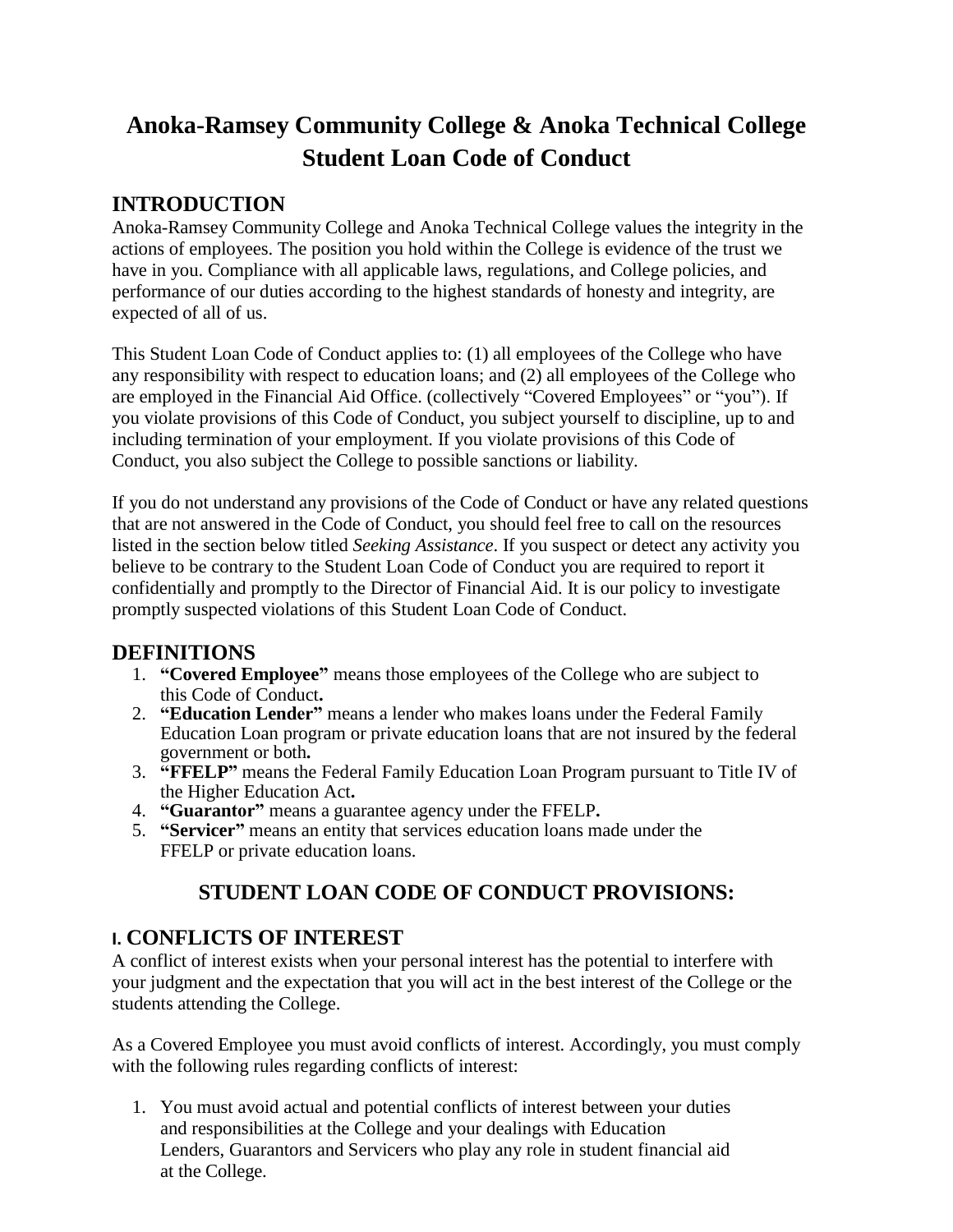- 2. You must not accept any fees, payments or other financial benefits from any Education Lender, Guarantor or Servicer except as otherwise specifically described in this Code of Conduct.
- 3. You may not serve as a paid or unpaid member of a Board of Directors of an Education Lender or a Guarantor or Servicer**.**
- 4. You may not serve as a paid or unpaid consultant or employee for an Education Lender, Guarantor or Servicer.
- 5. You may not serve on an Education Lender's Advisory Board without advance approval from the President of the College.

#### . **II. GIFTS AND BUSINESS COURTESIES**

- 1. You may not accept or solicit gifts from any Education Lender, Guarantor or Servicer**.** Gift is broadly defined to include anything of more than a nominal value (more than \$10). If you are offered a gift by an Education Lender, Guarantor or Servicer, you should decline the offer of a gift and immediately notify the Director of Financial Aid of the offer. Your family members and close friends should not accept gifts from an Education Lender, Guarantor or Servicer if the gift was offered, because of your position with the College.
- 2. You may, however, accept food, refreshment, training or informational material provided as part of training by an Education Lender, Guarantor or Servicer provided the training or informational material is designed to improve the service of an Education Lender or a Guarantor or a Servicer and provided the training contributes to your professional development.
- 3. If you are invited by a Lender, Guarantor or Servicer to a meal, entertainment event or for drinks, you must pay for your own expenses. If appropriate under the College's expense reimbursement policy, you may request reimbursement from the College for those expenses.
- 4. A "gift" does not include standard materials, activities or programs on issues related to a loan product, default aversion, debt management or financial literacy, such as a brochure, a workshop or training, provided that students are informed of the name of any Education Lender, Guarantor or Servicer that assisted in preparing or providing such materials, activities or programs. Printed materials must contain the name of the Education Lender, Guarantor or Servicer that provided such materials and should not contain any University logos or trademarks.
- 5. The College may also use online entrance and exit counseling tools provided by Education Lenders, Guarantors or Servicers of education loans, as long as:
	- A. The College is in control of such counseling session; and
	- B. The counseling does not promote the specific products or services of any specific Education Lender.

## **III. INTERACTIONS WITH STUDENT AND PARENT BORROWERS**

- 1. You may not assign a first time borrower's FFELP loan to a particular Education Lender and may not refuse to certify, or delay certification of, any loan based on the borrower's choice of an Education Lender or Guarantor of education loans.
- 2. You must inform students that they have the right and ability to select the Education Lender of their choice regardless of whether that lender appears on the College's open lender list.